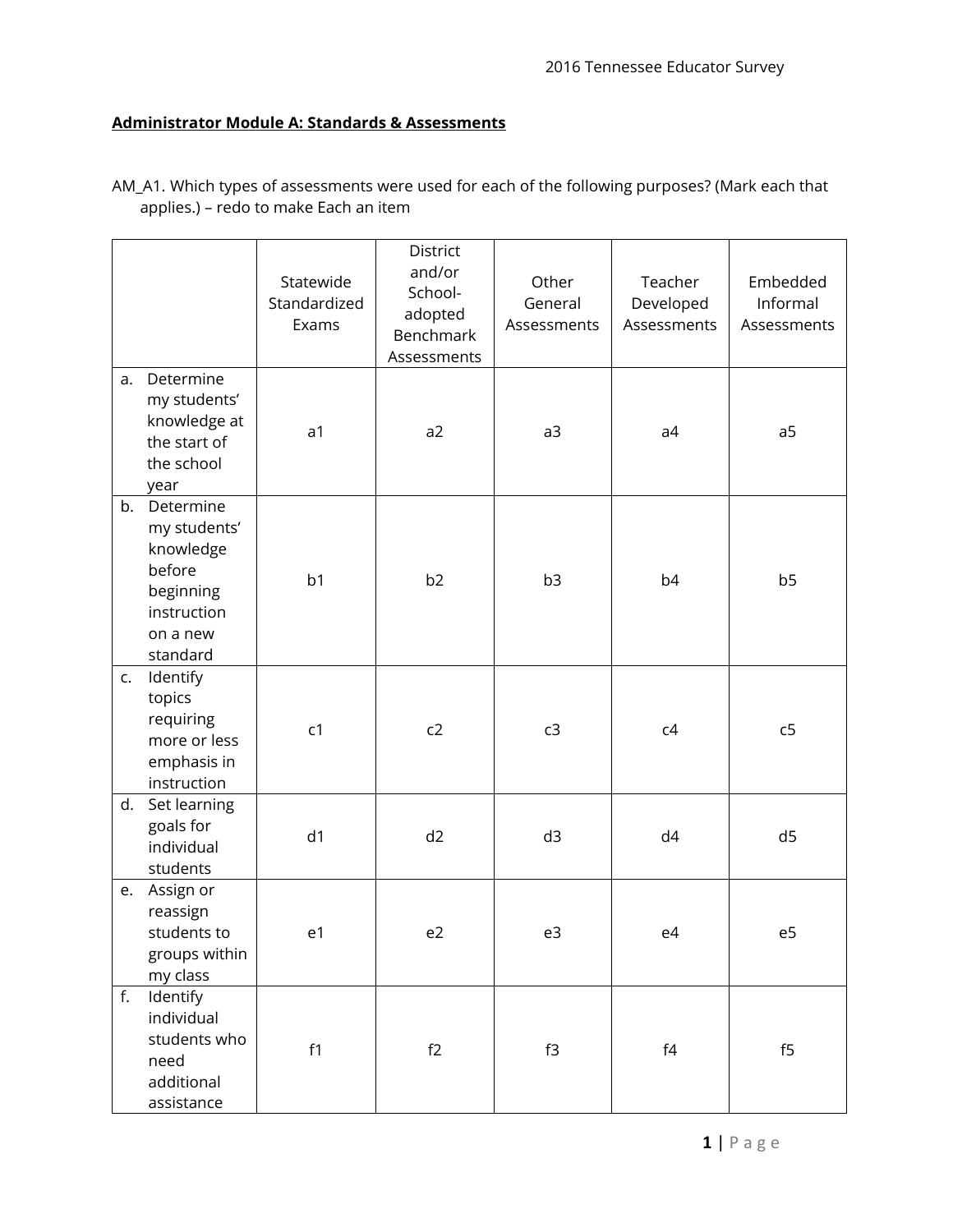|    |                                     | None | $1$ to $3$<br>Hours | 4 to 7<br>Hours | 8 to 14<br>Hours | $15 - 25$<br>Hours | More than 25<br>Hours |
|----|-------------------------------------|------|---------------------|-----------------|------------------|--------------------|-----------------------|
| a. | Statewide<br>standardized exams     |      | 2                   | 3               | 4                | 5                  | 6                     |
| b. | Benchmark<br>assessments            |      | C.                  | 3               | 4                | 5                  | 6                     |
| C. | Other general<br>assessments        |      | C.                  | 3               | 4                | 5                  | 6                     |
|    | d. Teacher developed<br>assessments |      | 2                   | 3               | 4                | 5                  | 6                     |
| e. | Embedded informal<br>assessments    |      | 2                   | 3               |                  | 5                  | 6                     |

AM\_A2. Approximately how many hours during this school year (2015-2016) do you estimate your students spend on each of the following types of assessments?

AM\_A3. Approximately how many hours during this school year (2015-2016) do you believe students should spend on each of the following types of assessments?

|    |                      | None | $1$ to $3$    | 4 to 7 | 8 to 14 | $15 - 25$ | More than 25 |
|----|----------------------|------|---------------|--------|---------|-----------|--------------|
|    |                      |      | Hours         | Hours  | Hours   | Hours     | Hours        |
| a. | Statewide            |      | 2             | 3      | 4       | 5         | 6            |
|    | standardized exams   |      |               |        |         |           |              |
| b. | Benchmark            |      | C.            | 3      | 4       | 5         | 6            |
|    | assessments          |      |               |        |         |           |              |
| C. | Other general        |      | $\mathcal{P}$ | 3      | 4       | 5         | 6            |
|    | assessments          |      |               |        |         |           |              |
|    | d. Teacher developed |      | 2             | 3      | 4       | 5         | 6            |
|    | assessments          |      |               |        |         |           |              |
| e. | Embedded informal    |      | 2             | 3      |         | 5         | 6            |
|    | assessments          |      |               |        |         |           |              |

- AM\_A4. How much time do you believe the typical student spent this year preparing for state assessments (e.g. taking practice tests, learning test-taking strategies, reviewing sample questions)? (Please select the most appropriate response.)
	- a. Fewer than 5 class periods
	- b. 5-10 class periods
	- c. 10-20 class periods
	- d. More than 20 class periods

AM\_A5. Please indicate the extent of influence each of the following have in deciding how you prepare students for state assessments.

| ∟ittle<br>or no | Some      | $A \cap$<br>Great Deal of |
|-----------------|-----------|---------------------------|
| Influence       | Influence | 'nfluence                 |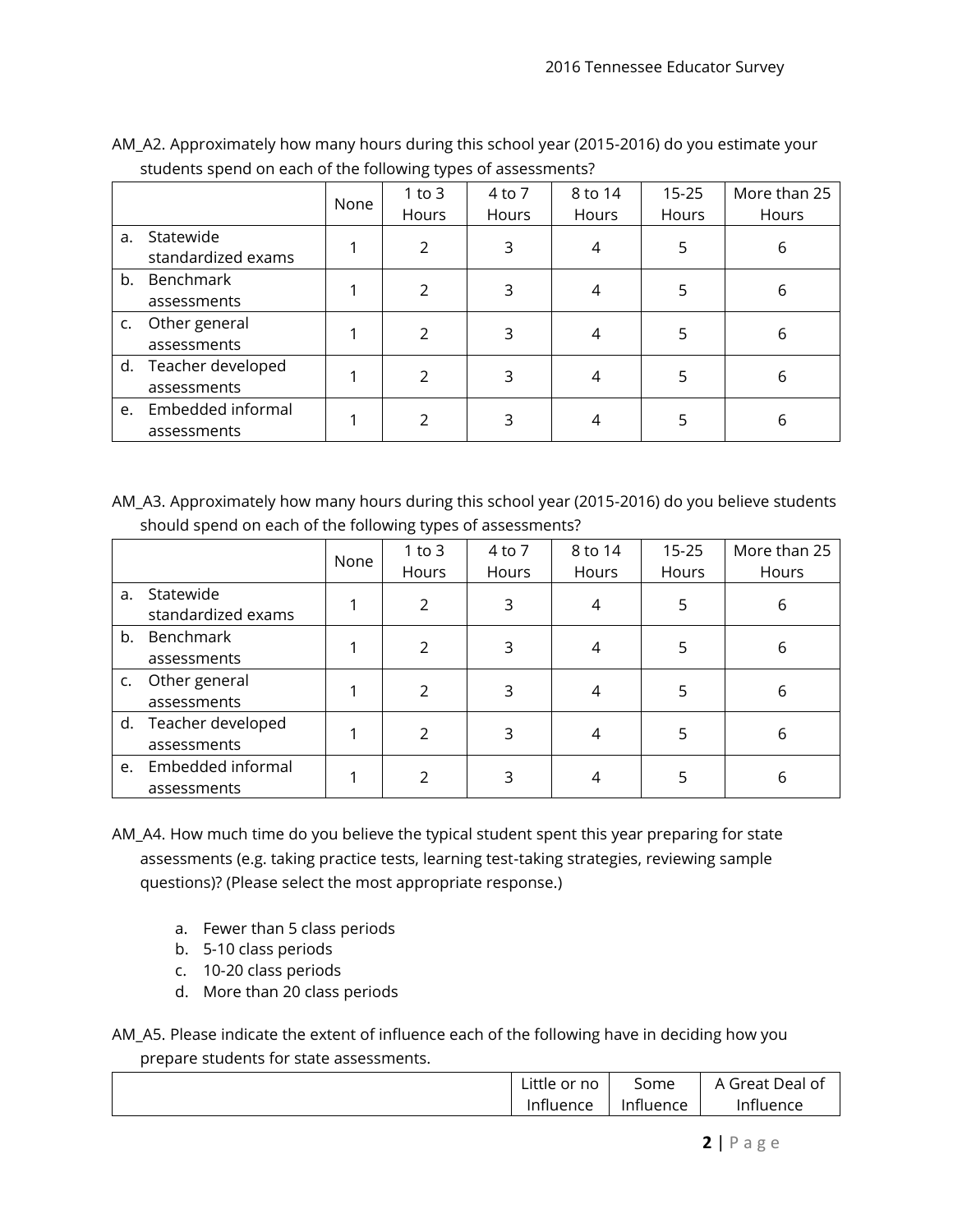| a. District superintendent   |  |  |
|------------------------------|--|--|
| b. School principal          |  |  |
| c. Department heads or teams |  |  |
| Individual Teachers          |  |  |

AM\_A6. Which of the following supports for implementing Tennessee State Standards do you find helpful?

|                                                                                                  | <b>Not</b><br>Helpful | Somewhat<br>Helpful | Helpful | Very<br>Helpful |
|--------------------------------------------------------------------------------------------------|-----------------------|---------------------|---------|-----------------|
| a. Curriculum resources aligned to the current<br>Tennessee State Standards                      |                       |                     | 3       |                 |
| b. Textbooks aligned to the Tennessee State<br>Standards                                         |                       |                     | 3       |                 |
| c. Formative or diagnostic assessments aligned<br>to the Tennessee State Standards               |                       |                     | 3       |                 |
| d. Digital tools (on-line textbooks, webinars, on-<br>line communities, applications/apps, etc.) |                       |                     | 3       |                 |
| e. Professional learning on the Tennessee State<br>Standards                                     |                       |                     |         |                 |

AM\_A7. Please indicate the extent to which you agree or disagree with the following statements regarding statewide standardized exams.

|    |                                                                                                                                             | Strongly<br>Disagree | <b>Disagree</b> | Agree | Strongly<br>Agree |
|----|---------------------------------------------------------------------------------------------------------------------------------------------|----------------------|-----------------|-------|-------------------|
| a. | My teachers' instructional practices align to<br>TNReady expectations.                                                                      |                      | $\mathcal{P}$   | 3     | 4                 |
|    | b. My teachers' curriculum aligns to TNReady<br>expectations.                                                                               |                      | $\mathcal{P}$   | 3     | 4                 |
|    | c. Significant test preparation for TNReady,<br>separate from regular instruction, is not<br>necessary.                                     |                      | $\mathcal{P}$   | 3     | 4                 |
|    | d. I believe TNReady will effectively assess students'<br>ability to read and comprehend complex<br>literature.                             |                      | $\mathcal{P}$   | 3     | 4                 |
|    | e. I believe TNReady will effectively assess students'<br>writing skills.                                                                   |                      | $\mathcal{P}$   | 3     | 4                 |
| f. | I believe TNReady will effectively assess<br>reasoning through the use of challenging math<br>problems.                                     |                      | $\overline{2}$  | 3     | 4                 |
| g. | I believe TNReady is a better assessment of<br>students' postsecondary readiness than the<br>former TCAP in math and English Language Arts. |                      | $\mathcal{P}$   | 3     | 4                 |